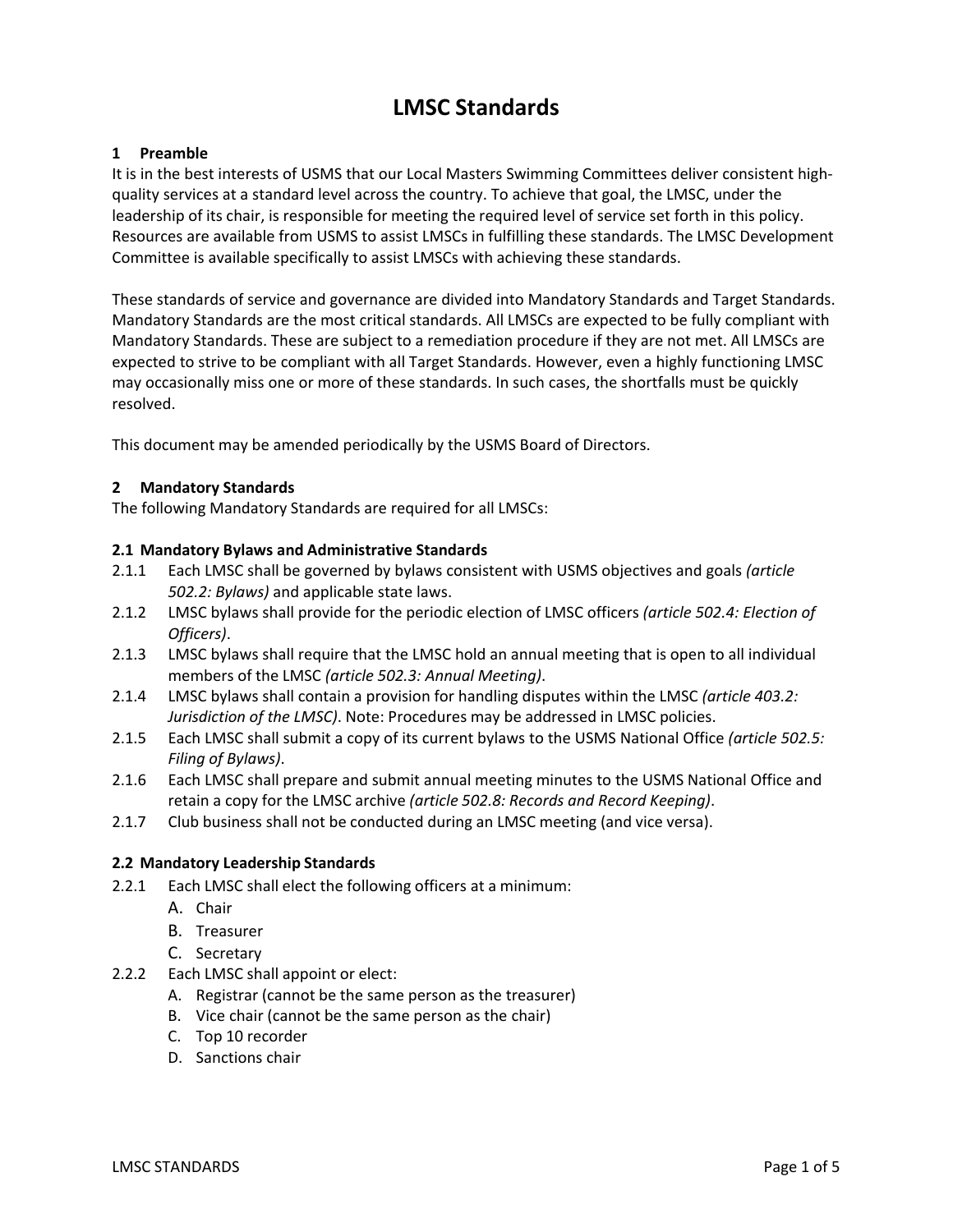(Note: One person may cover more than one position, unless otherwise indicated).

- 2.2.3 Each LMSC shall appoint member(s) to the USMS House of Delegates and ensure that at least one delegate attends the annual meeting *(article 504.1.1)*.
- 2.2.4 Each LMSC shall ensure that all officers and members of its board of directors are current USMS members (*article 501.2.5, Mandatory Membership*).

#### **2.3 Mandatory Financial Standards**

- 2.3.1 Each LMSC shall ensure compliance with section *VIII: Local Masters Swimming Committees Functions*, of the *USMS Financial Operating Guidelines*.
- 2.3.2 The LMSC registrar and treasurer shall be separate individuals per FOG.
- 2.3.3 Each LMSC shall use the same fiscal year as USMS *(article 508.1: Fiscal Year)*, which is a calendar year.
- 2.3.4 Each LMSC shall submit annual financial statements to the USMS National Office by April 30 *(article 502.7: Records and Record Keeping)*. The financial statement shall include an income statement with itemized revenues and expenditures and a balance sheet, prepared using sound accounting principles.
- 2.3.5 LMSC bank accounts shall be reconciled at least annually by a person other than a person who is authorized to sign checks.
- 2.3.6 LMSC expenditures of \$5,000 or more shall require LMSC Board of Directors' approval unless the expenditure is authorized in an annual operating budget.
- 2.3.7 LMSC bank accounts shall be separate and distinct from any other account *(article 502.8: Financial Controls)*. LMSCs may not commingle funds with club funds for any reason or accept payment for matters not pertaining to the LMSC, member registration, or LMSC sanctioned or approved events.
- 2.3.8 Each LMSC, as a tax-exempt organization, shall file an annual return with the IRS. Based on the amount of gross receipts and total assets, the return will be either Form 990, 990-EZ, or 990-N (e-Postcard). Because the dollar thresholds change from year to year, they are not listed here.

# **2.4 Mandatory Event Standards**

Each LMSC shall administer processes that ensure compliance with the following:

- 2.4.1 All sanctioned events are run according to USMS rules and regulations.
- 2.4.2 All participants in sanctioned events are USMS members or members of their country's Masters organization *(article 202.1: Sanctions)*.
- 2.4.3 All meets comply with *article 103.2: Required Personnel*.
- 2.4.4 All sanctioned open water events comply with *article 303.8: Officials.*
- 2.4.5 Entry forms for all sanctioned events include the current liability release *(article 202.1.1A(1))*. The liability release and requirements for its use are available on the USMS website on the *Policies and Governance* page under the *For Volunteers* tab.

#### **2.5 Mandatory Top 10 Standards**

2.5.1 Each LMSC shall submit results from meets in its territory that are eligible for the Top 10 times to USMS by the deadline for each course *(article 105.1.2: Deadlines)*.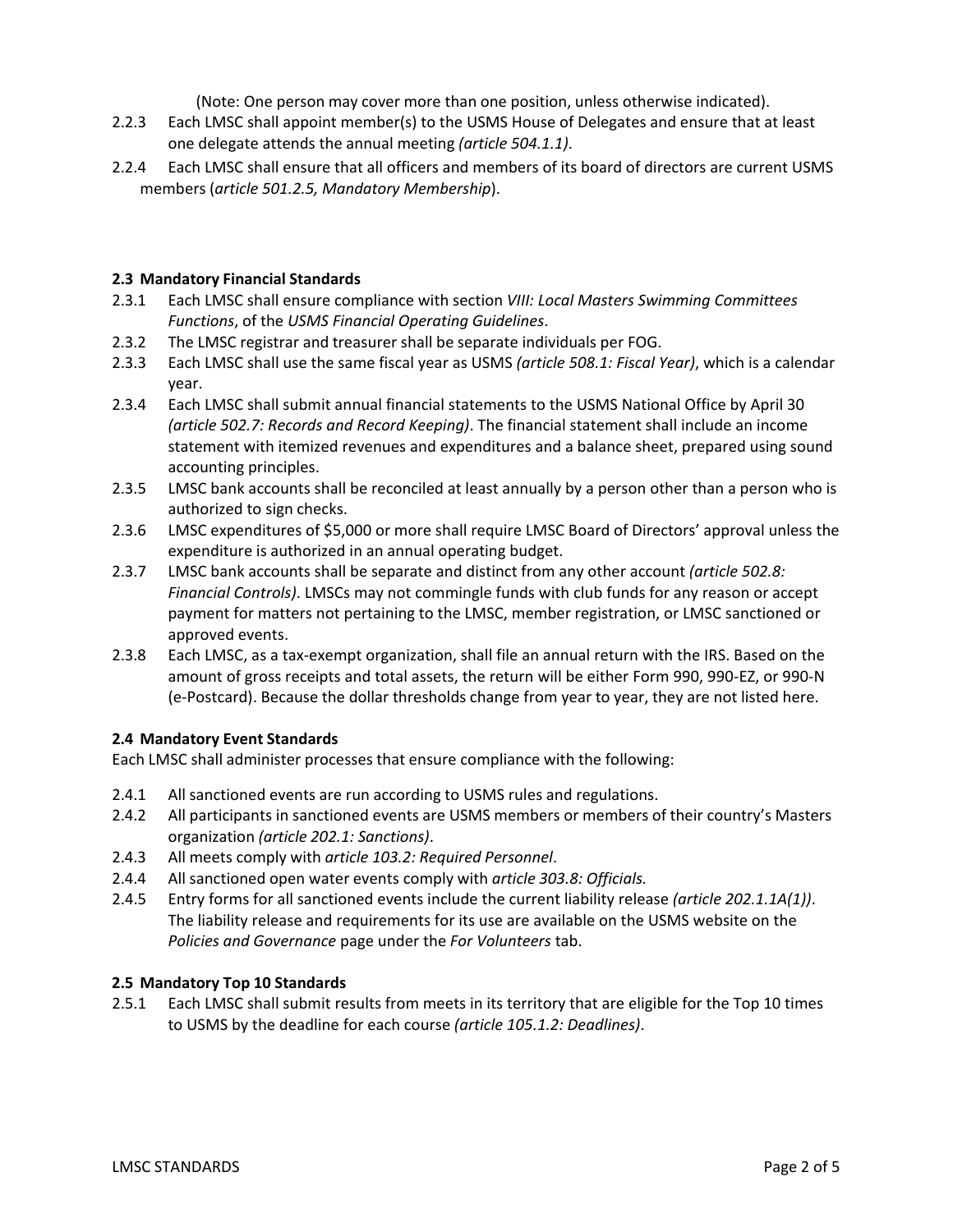# **2.6 Remediation Procedure for LMSCs That Fail to Meet Mandatory Standards**

- 2.6.1 **Purpose**  This procedure's primary purpose is to assist LMSCs with attaining and maintaining LMSC Mandatory Standards.
- 2.6.2 **Notice of LMSC Not Maintaining Mandatory Standards –** Any member of U.S. Masters Swimming or any employee of U.S. Masters Swimming may notify the vice president of local operations (VPLO) that an LMSC has fallen below its Mandatory Standards.
- 2.6.3 **Investigation**  Upon receipt of a notice that an LMSC has fallen below its Mandatory Standards, the VPLO will determine, within 14 days of receipt of the notice, whether the complaint is warranted and then notify the person who filed the complaint and the chair of the LMSC Development Committee of this determination.
- 2.6.4 **Resolution**  If the VPLO determines that the complaint is warranted, the VPLO will, within one month of the receipt of notice, notify the chair of the zone containing the LMSC. The zone chair, under the supervision of the VPLO, will consult with the LMSC and develop a remediation plan that includes deadlines. For standards that are missed two or more consecutive years, the VPLO will provide details of the remediation plan to the chair of the LMSC Development Committee, and the USMS Board of Directors.
- 2.6.5 **Remediation**  The zone chair and the VPLO may revise the remediation plan, including deadlines, at any time. As long as the LMSC is in compliance with the remediation plan, no further action will be taken. Upon completion of the remediation plan, the VPLO will notify the chair of the LMSC, the chair of the LMSC Development Committee, and the USMS Board of Directors. If the LMSC does not comply with the remediation plan, the VPLO will notify the chair of the LMSC, the chair of the LMSC Development Committee, and the USMS Board of Directors.
- 2.6.6 **Board of Directors Action for Unsuccessful Remediation** Unsuccessful remediation is deemed a very significant failure of the LMSC. If remediation is unsuccessful, the USMS Board of Directors is authorized to impose and enforce penalties or other actions related to the failed Mandatory Standard.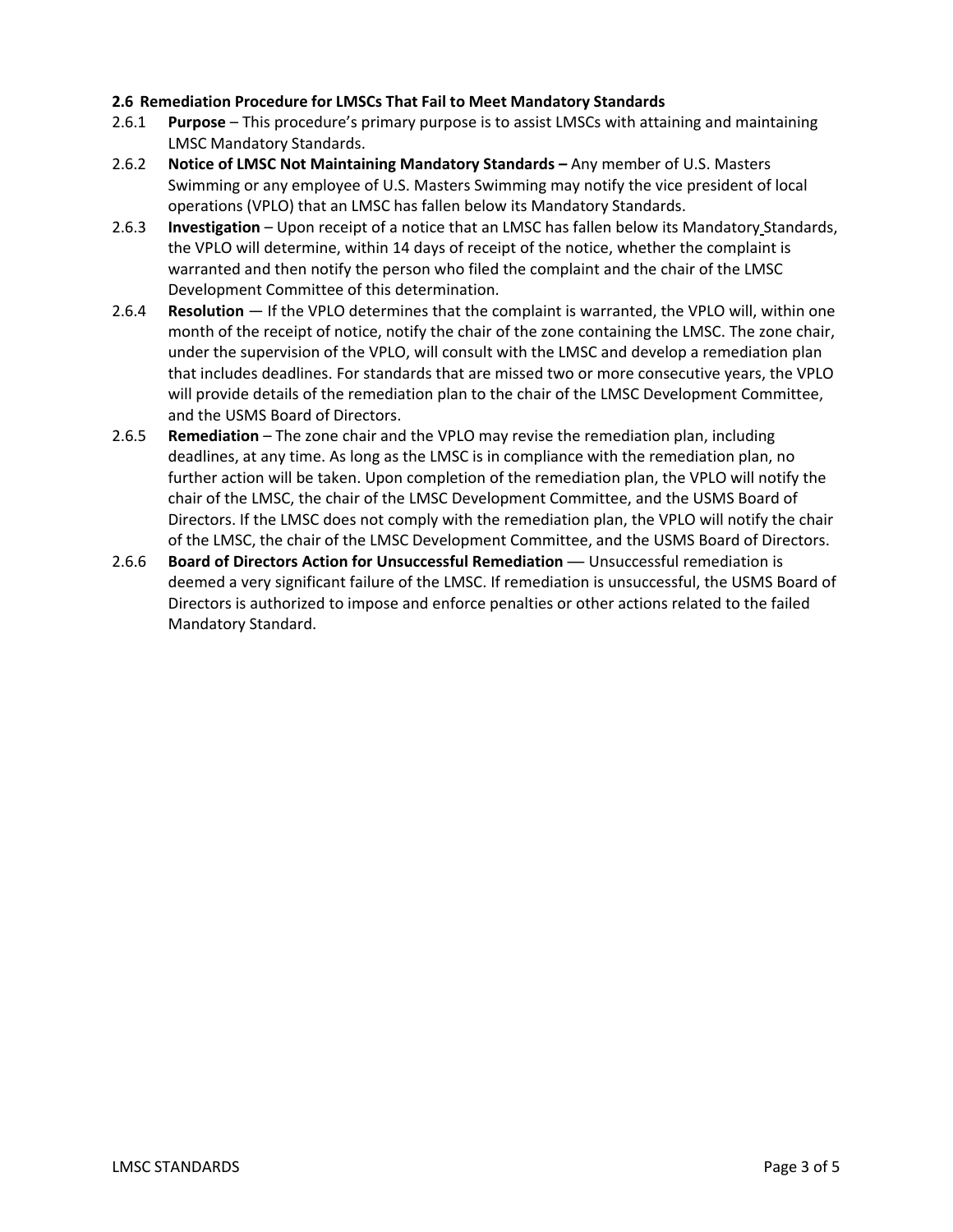# **3 Target Standards**

The following Target Standards are expected for all LMSCs:

#### **3.1 Target Bylaws and Administrative Standards**

- 3.1.1 Each LMSC shall ensure that current LMSC bylaws and policies are easily accessible to all members.
- 3.1.2 LMSC bylaws and/or policy shall describe the duties and responsibilities of:
	- A. The chair
	- B. The treasurer
	- C. The secretary
	- D. The registrar
	- E. The position responsible for recording and reporting Top 10 times
	- F. The position responsible for pool meet sanctions and recognitions
	- G. The position responsible for long distance/open water event sanctions and recognitions
	- H. The position responsible for reporting USMS and world records.

# **3.2 Target Leadership Standards**

- 3.2.1 Each LMSC shall appoint or elect:
	- A. Coaches chair
	- B. Officials chair
		- (Note: one person may cover more than one position, unless otherwise indicated)
- 3.2.2 Each LMSC shall ensure that all elected or appointed volunteer leaders of an LMSC are current USMS members.
- 3.2.3 Each LMSC shall follow the *U.S. Masters Swimming Brand Logo Style Guide,* located on the USMS website under *Guide to Operations,* and use the logo appropriately. Note: Third parties not listed as authorized users must get permission from the National Office before using the logo.

# **3.3 Target Financial Standards**

- 3.3.1 Each LMSC's financial records shall be reviewed annually by someone other than the LMSC's treasurer.
- 3.3.2 Each LMSC shall make payments to USMS within one week of receipt of an invoice from the National Office unless the amount is clearly immaterial.
- 3.3.3 Each LMSC shall maintain documentation for all revenues and expenditures in accordance with IRS guidelines.
- 3.3.4 Each LMSC shall prepare an annual LMSC operating budget.
- 3.3.5 Each LMSC shall report any changes of treasurer or registrar to the USMS Membership Director as soon as known.